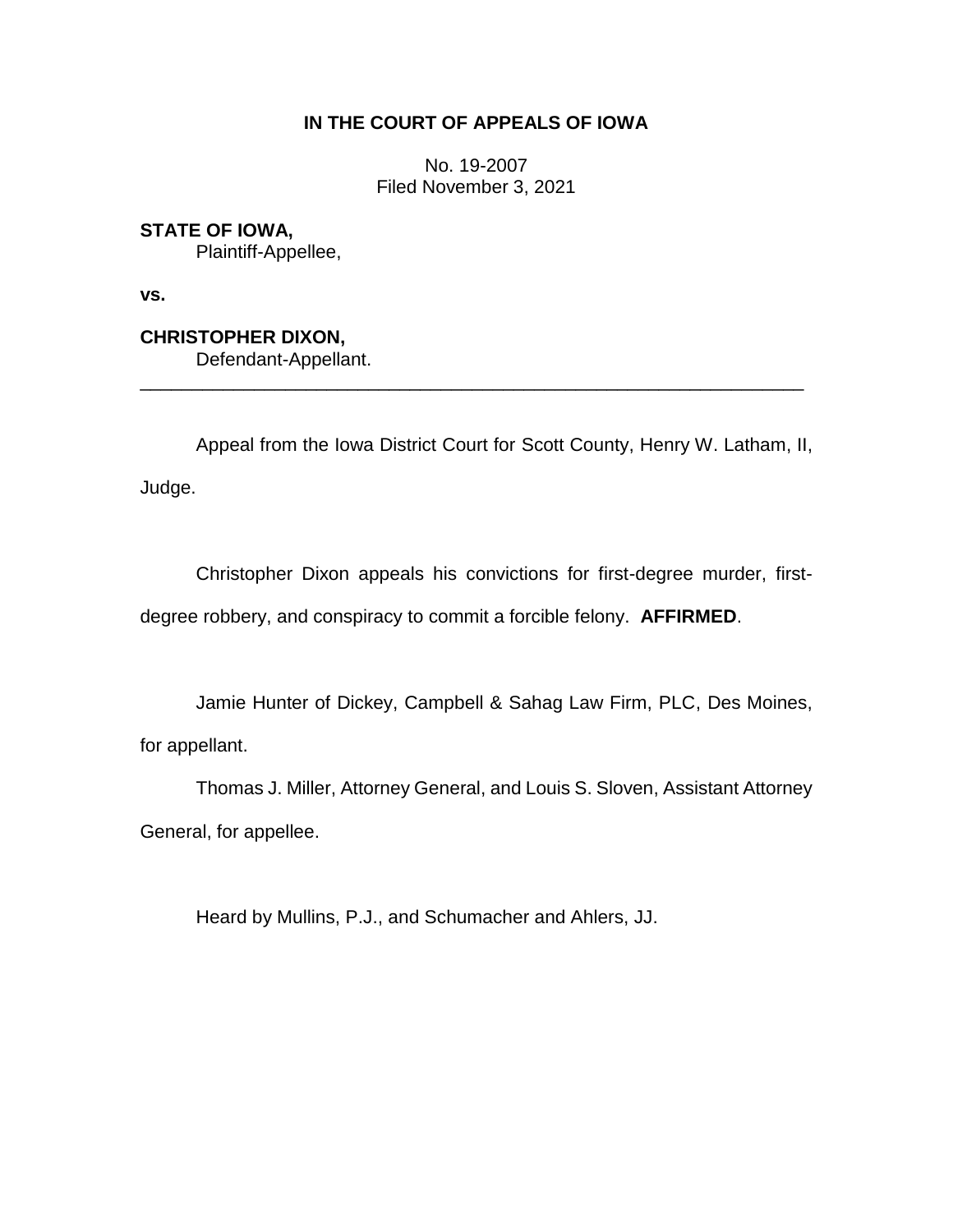### **SCHUMACHER, Judge.**

Christopher Dixon appeals his convictions for first-degree murder, firstdegree robbery, and conspiracy to commit a forcible felony. He alleges there is insufficient evidence to support any of his convictions. He also argues his sentence is unconstitutional because it violates his due process rights and is cruel and unusual. He further contends the court erred in ordering his sentences run consecutively, suggesting the robbery conviction should merge into his murder conviction. Finally, he argues the court abused its discretion during sentencing. We find there is sufficient evidence for the convictions, his sentence is not unconstitutional, his sentences regarding the first-degree murder and first-degree robbery do not merge, and the court did not abuse its discretion in sentencing. As a result, we affirm.

# **I. Background Facts & Proceedings**

On the night of September 21, 2017, Tristan Alderman contacted Dixon, who had previously sold him marijuana. They planned to meet at a local grocery store parking lot. Alderman, Dixon, and Nikita Wiseman—Alderman's friend—met at the parking lot to talk, although the exact topic of the discussion is in dispute. Dixon claims it was to discuss a drug deal, although Wiseman testified he knew going into the meeting a robbery was planned for that night.

After leaving, Alderman and Dixon exchanged several text messages, including Alderman telling Dixon "I'm trusting you," Dixon responding "This shit fosho right," and, later, Alderman telling Dixon that he should not "be talking about numbers when we in the car it's between me and u that's knows." Dixon then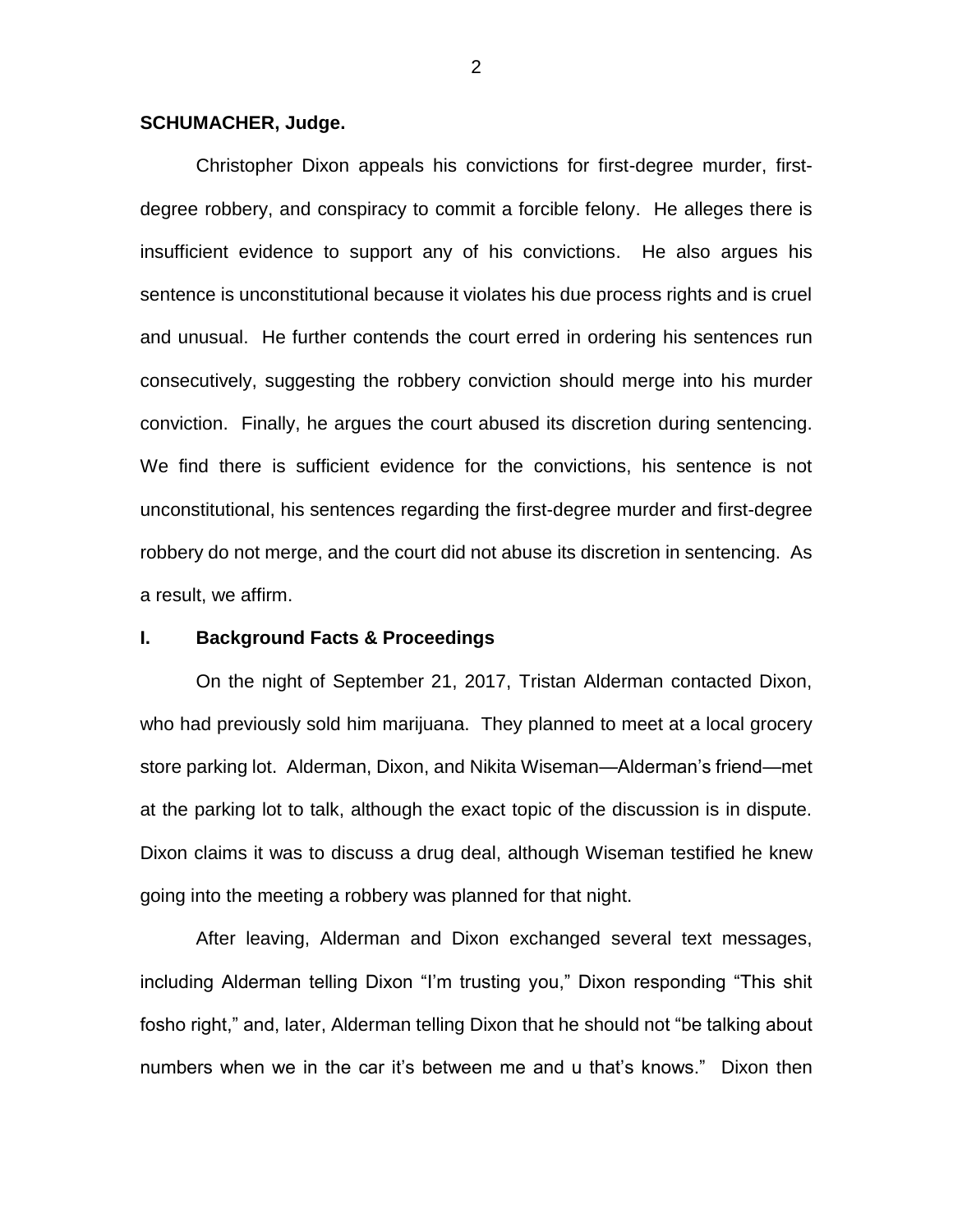called Darell Williams, his step-son<sup>1</sup> and Dmarithe Culbreath, telling them that he had "something set up" and needed their help. Both Culbreath and Williams agreed to participate.

Later that night, Dixon drove his vehicle to pick up Alderman and Wiseman from Alderman's home. Culbreath and Williams followed in a separate car. Culbreath and Williams had never met or communicated with Alderman or Wiseman before that night. The two vehicles stopped a block or two away from Brady Tumlinson's home. Tumlinson and Alderman were life-long friends, although their relationship had become strained in recent weeks. Text messages and calls between Alderman and Tumlinson show Alderman frequently trying to communicate, with Tumlinson rarely replying. Tumlinson and his girlfriend were asleep when the two cars arrived.

Alderman, Wiseman, Williams, and Culbreath left the cars and approached Tumlinson's home. Dixon stayed close to the vehicles. Williams and Culbreath were armed with handguns, and everyone but Dixon was wearing black clothing. Some covered their faces with masks and bandanas. Gloves were handed out, although it is disputed if the gloves were handed out directly by the cars or once they started walking toward the Tumlinson home. The four men set up outside the house—Alderman pointed out Tumlinson's bedroom window. Either Alderman or Culbreath kicked in the door. After kicking in the door, shots were exchanged.

 $\overline{a}$ 

<sup>&</sup>lt;sup>1</sup> Williams calls Dixon his step-dad because Dixon and William's mother share children and have been together for nearly his entire life, although they are not married.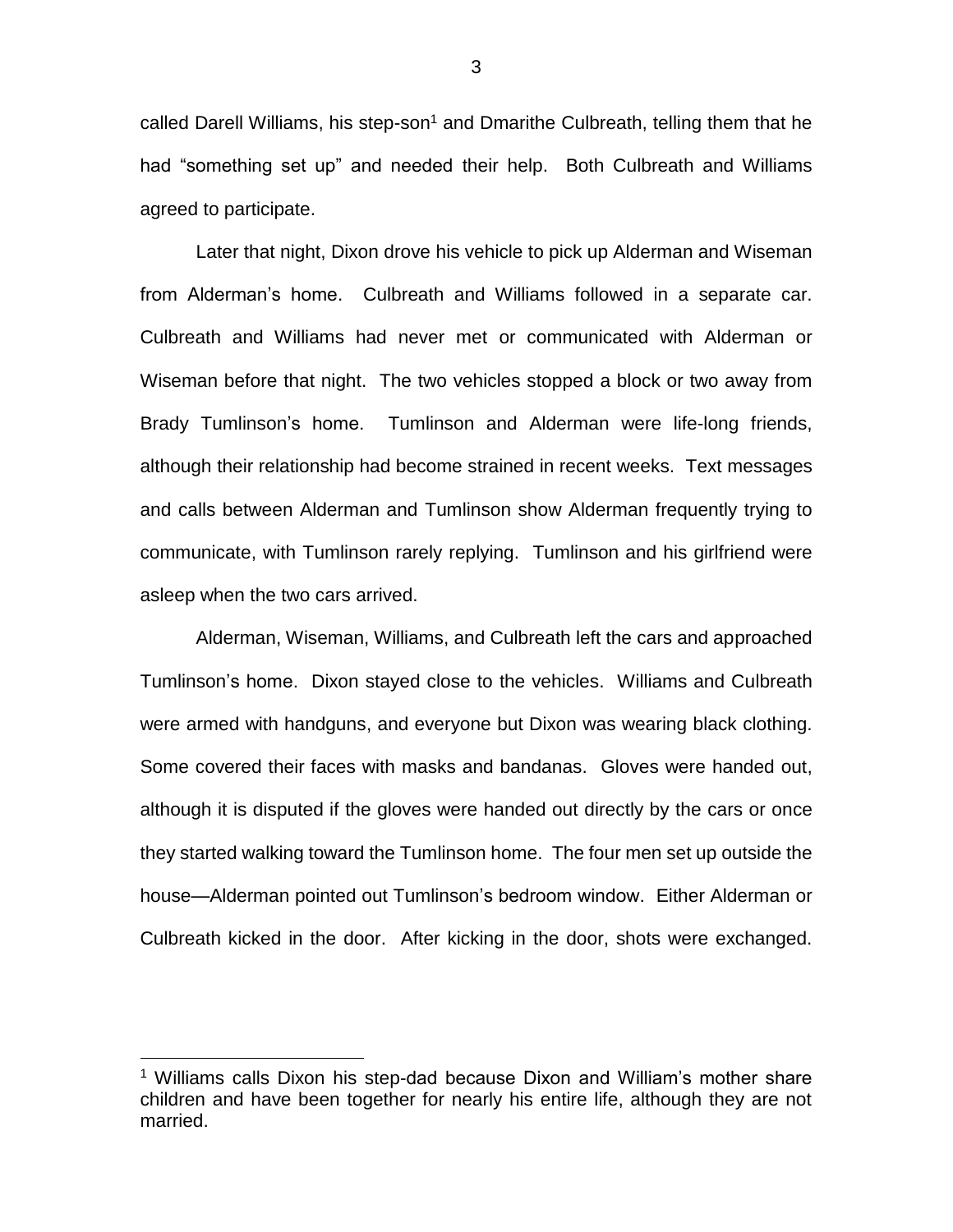Tumlinson died after being shot at least eight times.<sup>2</sup> His girlfriend was shot six times, but survived. Culbreath was shot during the exchange of gunfire and later went to the hospital for treatment. The four men ran back to the cars. Dixon drove Alderman and Wiseman away from the scene.

Police began their investigation the next morning. Alderman inserted himself into the process early on, including pointing out a pair of bloody gloves two blocks away from the scene to the police. He quickly became a person of interest. DNA swabs were taken from all five individuals involved. The police obtained a search warrant and searched Dixon's home. They also interrogated him for several hours. As a result of the search and interrogation, Dixon was arrested for several drug offenses.<sup>3</sup> After months of investigation, Alderman and Culbreath were charged with first-degree murder and convicted in December 2018.

Dixon was charged in April 2019 with several crimes connected to the murder. He waived his right to a jury trial. A bench trial took place August 26–29, 2019. Over the course of the four-day trial, the court heard from seventeen witnesses, including co-defendants. Williams and Wiseman both testified at Dixon's trial in exchange for plea deals. The court admitted approximately two hundred exhibits, including documentation of DNA, ballistics, phone records, and location tracking. The State contended Dixon was integral to the robbery-turnedmurder: transporting the participants to and from the scene, as well as recruiting

 $2$  Testimony supports that Tumlinson was shot either eight or nine times. It is unclear if he was hit twice with one bullet.

<sup>&</sup>lt;sup>3</sup> Dixon admitted during the interview and conceded at trial that he sells marijuana.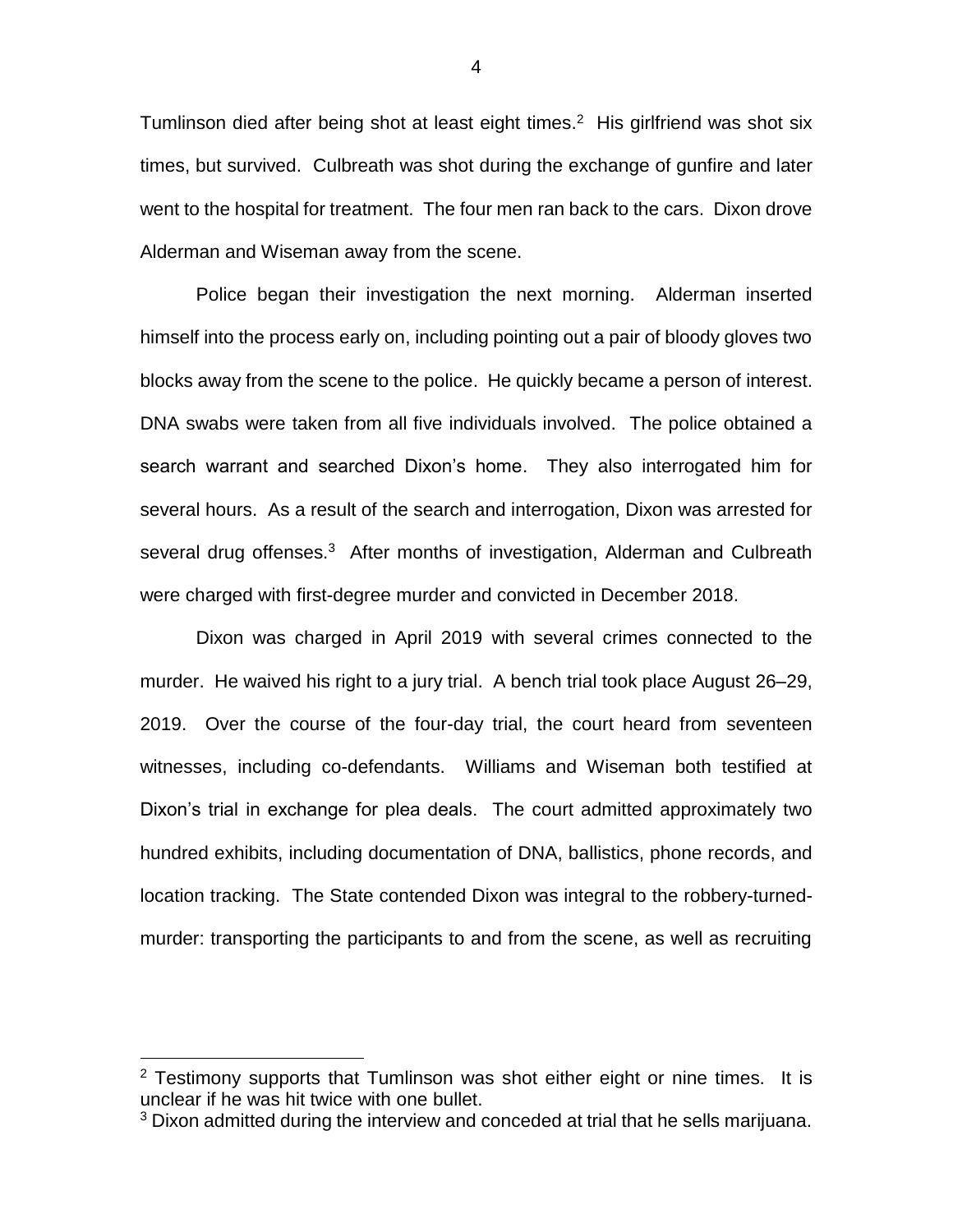Culbreath and Williams to participate. Dixon argued he was not involved in the murder.

The district court found Dixon guilty of murder in the first degree, in violation of Iowa Code sections 707.2(1)(b), 707.2(2), and 703.1 (2019). Specifically, the court found Dixon aided and abetted felony murder. The court also found Dixon guilty of first-degree robbery, based on his aiding and abetting the robbery and the "dangerous weapon alternative," in violation of Iowa Code sections 711.1(a), 711(2), and 703.1. Finally, the court found Dixon guilty of conspiracy to commit a forcible felony, in violation of Iowa Code section  $706.3(1).<sup>4</sup>$  The court sentenced Dixon to life in prison without the possibility of parole for first-degree murder and twenty-five years in prison for robbery, to be served consecutively. The court ordered Dixon serve a mandatory minimum of seventy percent of the twenty-fiveyear sentence for robbery. Dixon appeals.

#### **II. Analysis**

 $\overline{a}$ 

Dixon raises several arguments on appeal. First, he alleges there was insufficient evidence to convict him of first-degree murder, first-degree robbery, and conspiracy to commit a forcible felony. Second, he contends his sentence violates his due process rights and is cruel and unusual. Third, he claims his robbery conviction should merge with his conviction for murder. Finally, he asserts the district court abused its discretion when it sentenced him to serve at least seventy percent of the robbery sentence.

<sup>&</sup>lt;sup>4</sup> The conspiracy conviction merged with the robbery conviction.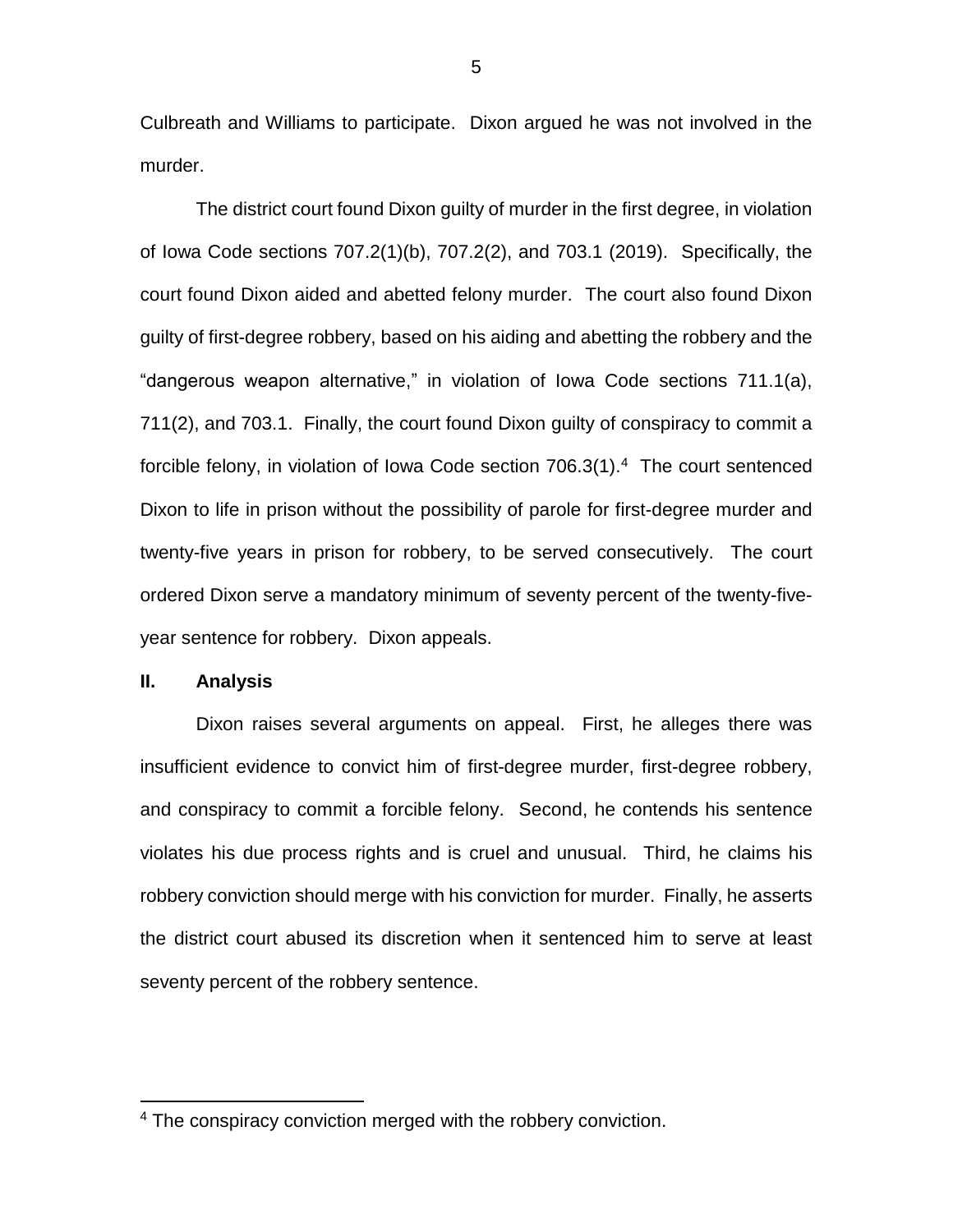# **A. Sufficiency of Evidence**

Dixon challenges the sufficiency of the evidence for his convictions for firstdegree murder, first-degree robbery, and conspiracy to commit a forcible felony. In particular, he contends there is insufficient evidence he knew there would be a theft, there would be an assault, or there would be dangerous weapons involved.

We review sufficiency-of-the-evidence claims for correction of errors at law. *State v. Shorter*, 893 N.W.2d 65, 70 (Iowa 2017). In making a determination on sufficiency of the evidence, we view the evidence in the light most favorable to the State, "regardless of whether it is contradicted, and every reasonable inference that may be deduced therefrom must be considered to supplement that evidence." *State v. Lilly*, 930 N.W.2d 293, 298 (Iowa 2019). The evidence may be circumstantial or direct. *Id*. We will uphold the conviction if there is substantial evidence supporting it. *State v. Henderson*, 908 N.W.2d 868, 875 (Iowa 2018). "Evidence is substantial if it would convince a rational trier of fact the defendant is guilty beyond a reasonable doubt." *Id.* The same standards apply when, as here, the case is tried in a bench trial. *State v. McFadden*, 320 N.W.2d 608, 614 (Iowa 1982).

Dixon's first-degree murder conviction was based on aiding and abetting felony murder, with his conviction for aiding and abetting robbery serving as the underlying felony offense.<sup>5</sup> lowa treats those who aid and abet the same as the principal committing the crime. Iowa Code § 703.1. Aiding and abetting is

 $\overline{a}$ 

<sup>&</sup>lt;sup>5</sup> lowa Code section 711.1 defines robbery as when a person, "having the intent to commit a theft," "commits an assault upon another" in order "to assist or further the commission of the intended theft."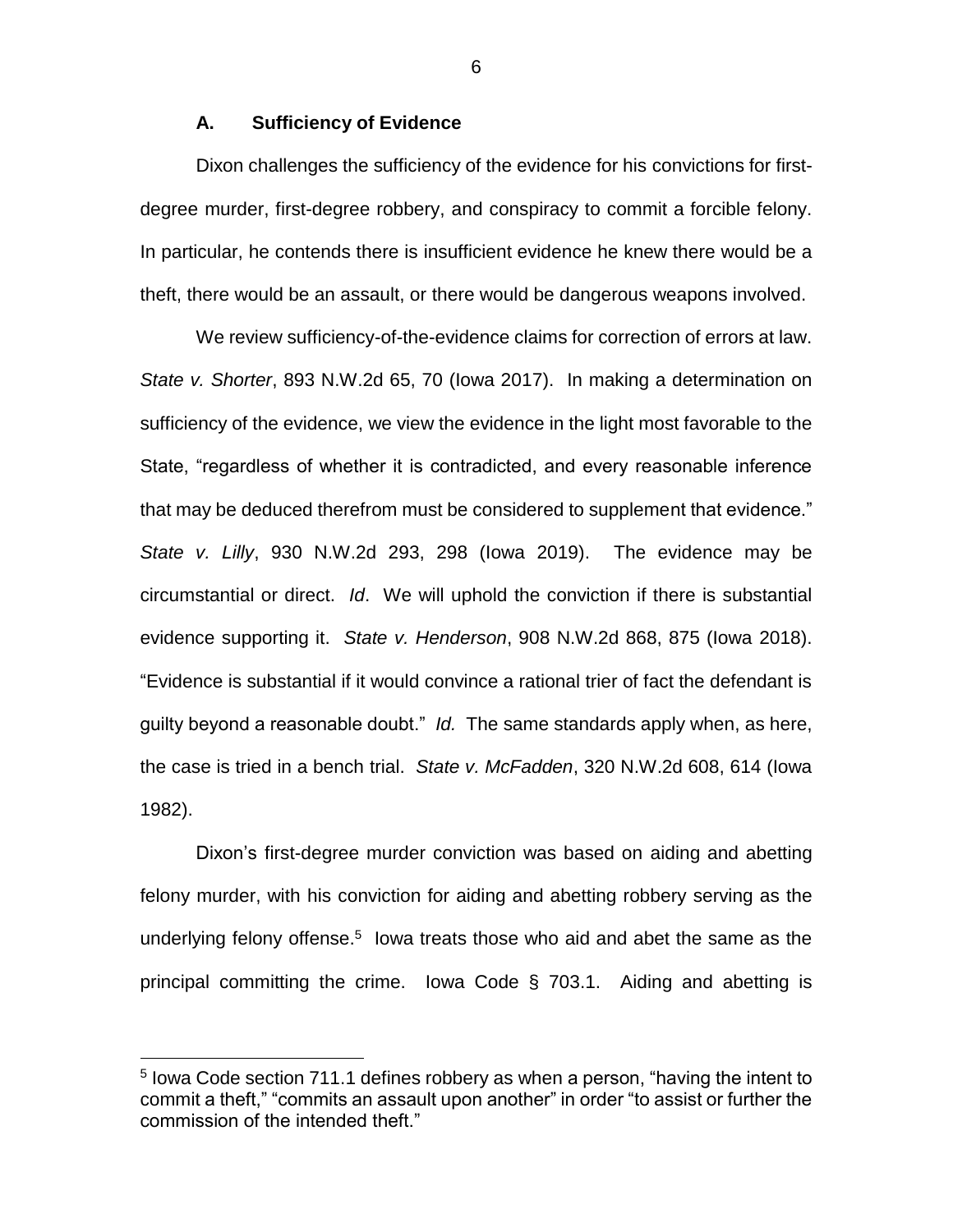established when there is substantial evidence "the accused assented to or lent countenance and approval to the criminal act by either actively participating or encouraging it prior to or at the time of its commission." *State v. Hearn*, 797 N.W.2d 577, 580 (Iowa 2011). "Knowledge [of the offense] is essential" to establish an aiding and abetting theory. *Id.* "When a defendant is accused of aiding and abetting . . . a crime in which intent is an element" the State must establish substantial evidence "that the defendant either participated with the intent himself or with the knowledge that the principal had the required intent." *State v Moss*, No. 08-1224, 2009 WL 3381053, at \*4 (Iowa Ct. App. Oct. 21, 2009). "The element of intent is rarely capable of direct proof and may be shown by circumstantial evidence." *State v. Salkil*, 441 N.W.2d 386, 387 (Iowa Ct. App. 1989). Thus, to be convicted of aiding and abetting robbery and first-degree murder, the State needed to prove Dixon participated with the intent himself or knew the other participants intended to commit a robbery.

Dixon's first claim is there is insufficient evidence he knew the group planned to commit a theft, a necessary element of robbery. The record does not support his argument. There are several messages between Dixon and Alderman indicative of a plan to commit theft. After they met at the grocery store, Alderman texted Dixon "I'm trusting you." Later, Alderman texted Dixon again, telling him that he should not "be talking about numbers when we in the car it's between me and u that's knows." Along with other evidence, the messages fit the State's theory that Alderman was placing his trust in Dixon to set up the theft and they were hiding how they would divide the money from the others.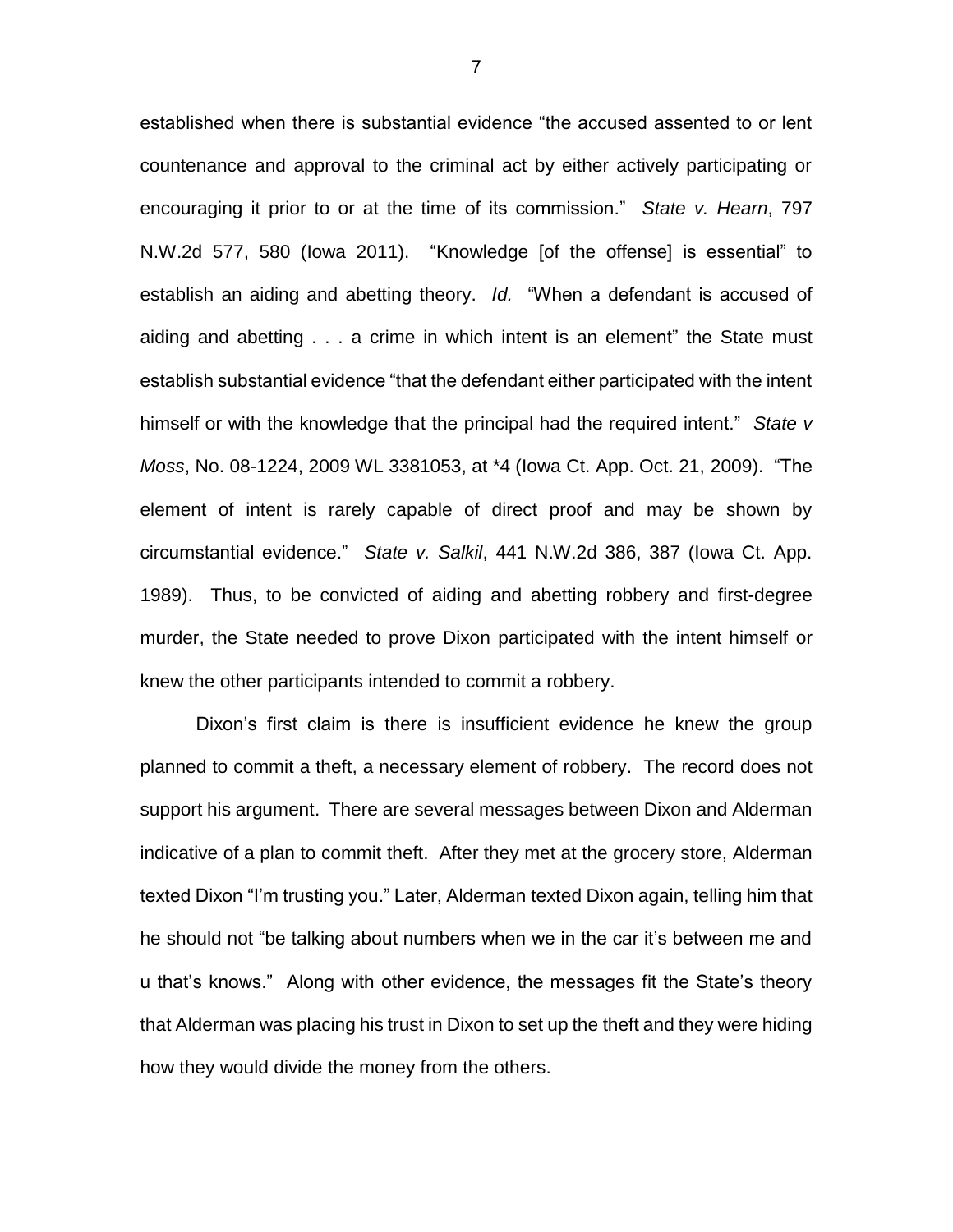Moreover, the other conspirators' behavior signifies Dixon knew there would be a theft. For instance, Wiseman knew all along they were planning to steal money and drugs, and he wore black "because that's just what you wear" for such a plan. In fact, it appears all four of the other participants knew it would be a theft. Everyone wore black except for Dixon, who stayed behind near the cars.<sup>6</sup> Similarly, multiple parties wore masks or bandanas to cover their face. Gloves were passed out near the car where Dixon was parked. This behavior points to the inference that a theft would take place. While Dixon claims there was no time for him and Alderman to have planned the theft-turned-robbery, Wiseman testified that Dixon and Alderman stayed in the car after Wiseman got out following the meeting at the grocery store parking lot. That time provided enough of an opportunity to discuss the details of the theft that Alderman references when he told Dixon not to talk about the numbers when they were in the car. The record supports that Dixon knew the plan to commit a theft at the Tumlinson's house.

Dixon argues that even if he knew there would be a theft that night, there is no evidence he knew there would be an assault as well, thus making it a robbery. However, the record belies Dixon's argument. First, Dixon's calls to Williams supports the plan was to commit an assault during the theft. Williams testified to having committed at least one other robbery, which he was arrested for prior to the arrest for the robbery at issue. Moreover, he testified that, "usually when somebody tells [him] they got something set up," he went. Williams was also clear that he participated because he had just gotten out of prison and needed money

 $6$  Law enforcement testified that it is common for someone to stay behind to serve as lookout and getaway driver during thefts and robberies.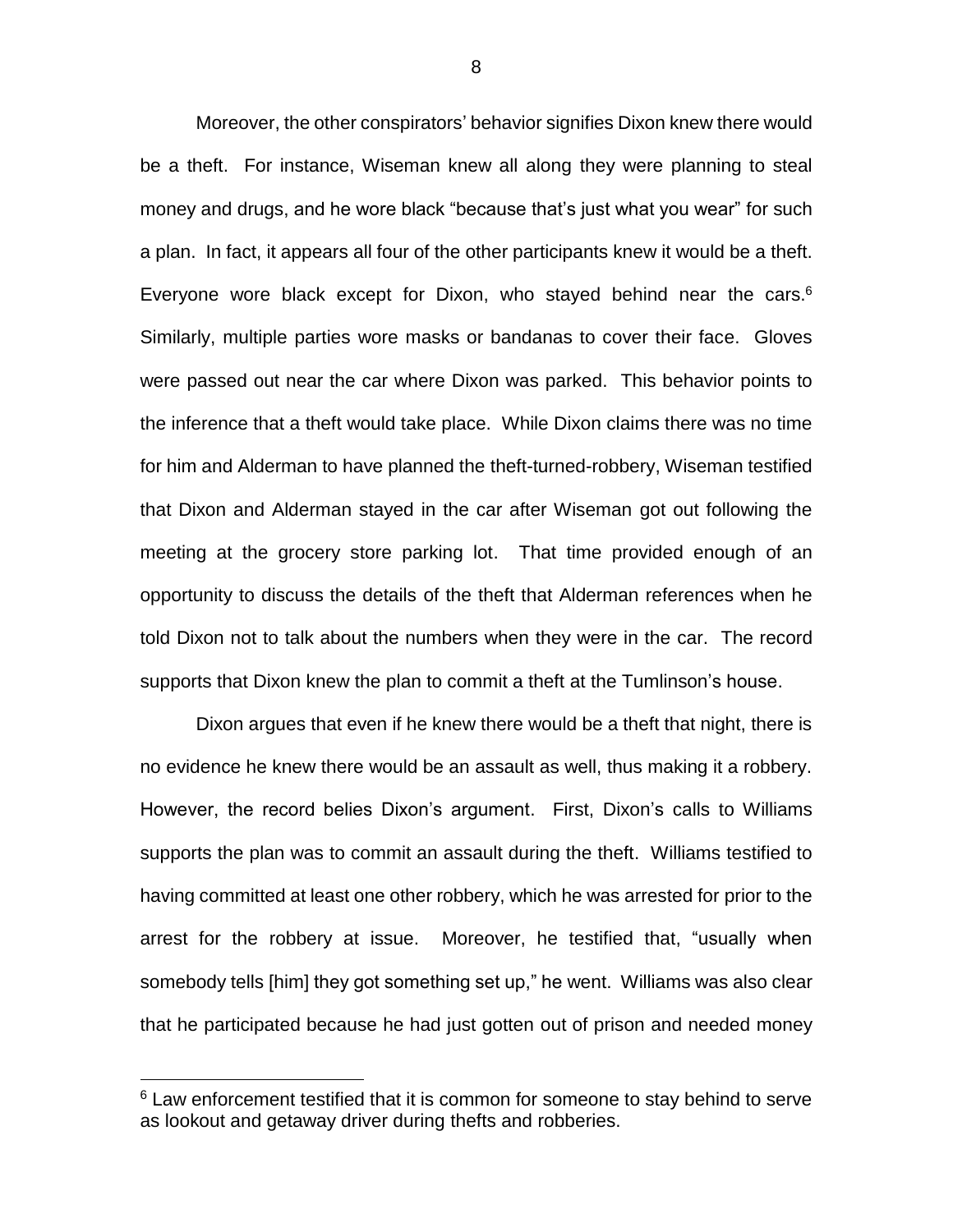to support his family. Williams testified he and those he interacted with were usually armed. The record supports the conclusion that Dixon called Williams knowing Williams knew how to commit a robbery, showed up when called, and was in extra need of cash. It is reasonable to infer that Dixon knew they were armed because Williams, his stepson, said, "that's just what people do that we hang around." Calling him for a simple drug deal—what Dixon claims he thought was going on that night—is not supported on this record.

Dixon was the one who contacted and recruited Culbreath and Williams, the two members of the group that were armed. Again, everyone but Dixon, who did not approach the house, wore all black, gloves and at least some concealed their faces. Additionally, the group kicked in the door and shots were immediately fired. The immediacy of the gunfire also speaks to the intent of the parties. As Tumlinson's girlfriend testified: "They got into the corner of the room and pointed their gun at us and didn't say a word and just started firing." There is substantial evidence Dixon knew an assault would occur during the theft.<sup>7</sup>

Finally, Dixon suggests the evidence is more consistent with his version of events—that he thought this was merely a drug deal. However, the record contradicts this argument. One officer testified most drug deals happen very quickly, with as little contact and time spent between parties as possible. Here, Alderman and Dixon met several times and called or texted throughout the night.

 $7$  This also contradicts Dixon's contention that there is insufficient evidence he knew dangerous weapons would be used during the theft. Thus, for the same reasons as we find Dixon knew there would be an assault during the theft, we find there is sufficient evidence to establish the "dangerous weapon" alternative for robbery. *See* Iowa Code § 711.2.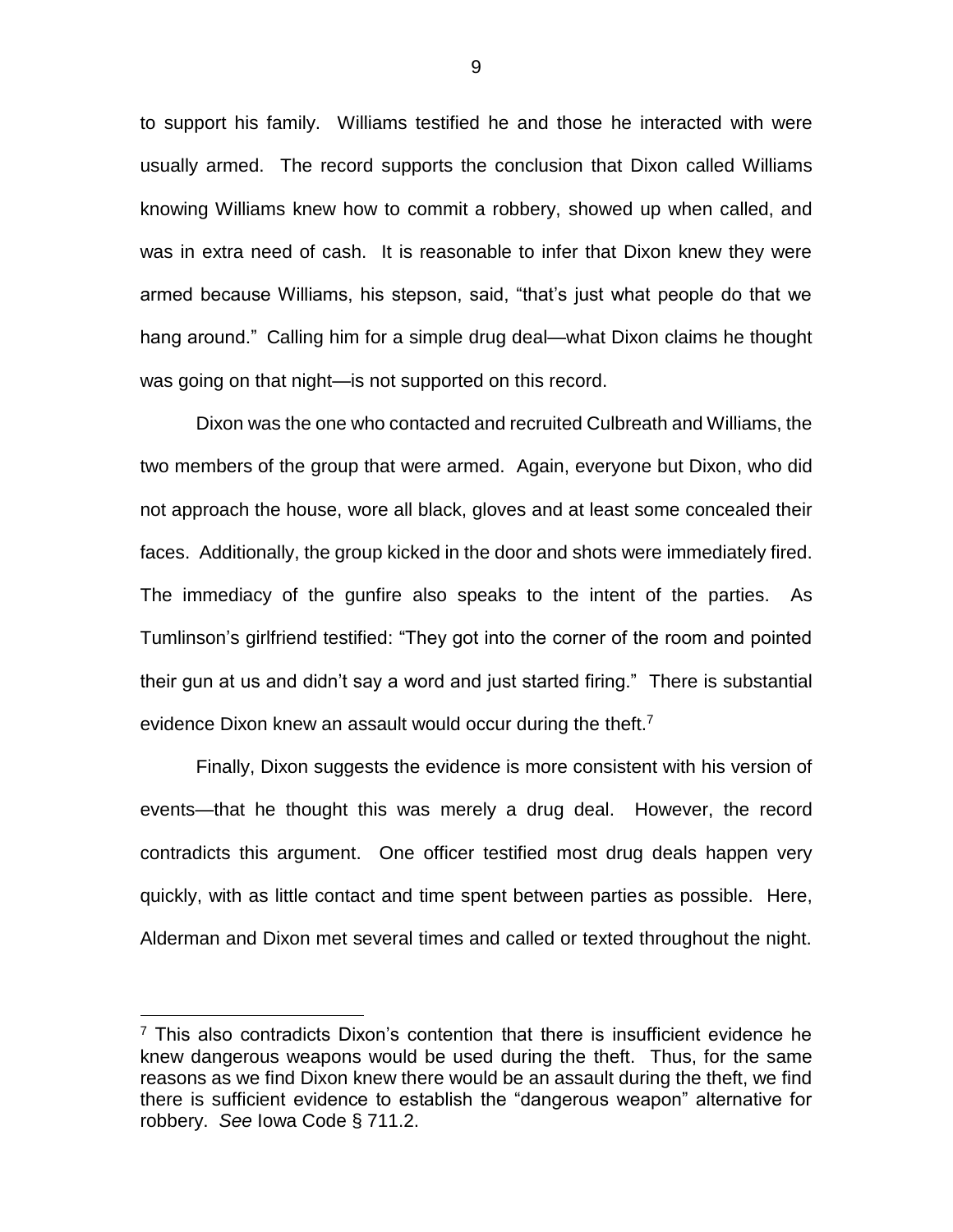Similarly, Dixon and the Williams/Culbreath duo drove across town, Dixon doing so repeatedly. This is inconsistent with a drug deal, which witnesses testified usually take place at the closest convenient location. Moreover, calling in Williams and Culbreath for a small drug deal conflicts with the witness testimony. The record does not support Dixon's version of events.<sup>8</sup>

There is ample evidence for a reasonable fact-finder to conclude Dixon knew there would be a robbery and actively participated in it. The record supports the court's finding that after communicating with Alderman—who had a falling out with the victim—Dixon contacted Culbreath and Williams and recruited them for the robbery. Culbreath and Williams had no known contact with Alderman and Wiseman up until they met that night—they would not have been involved but for Dixon. After that, Dixon picked up Alderman and Wiseman and drove close to the victim's home. Dixon served as lookout and later drove Alderman and Wiseman away as they fled the scene. Substantial evidence exists in this record that Dixon aided and abetted the robbery-turned-murder and conspired with the four other men to commit the robbery.

#### **B. Constitutionality of Sentence**

 $\overline{a}$ 

Dixon argues his sentence for felony murder violates his due process rights under the Fifth and Fourteenth Amendments of the United States Constitution and Article I, section 9 of the Iowa Constitution, by eliminating the intent elements usually necessary for a first-degree murder conviction. Dixon contends this

<sup>&</sup>lt;sup>8</sup> For the reasons stated above, particularly Dixon's frequent communication with Alderman and his recruiting of Williams and Culbreath, we find sufficient evidence that Dixon agreed with the four other men to commit a robbery. Thus, the court did not err in finding Dixon guilty of conspiracy to commit a forcible felony.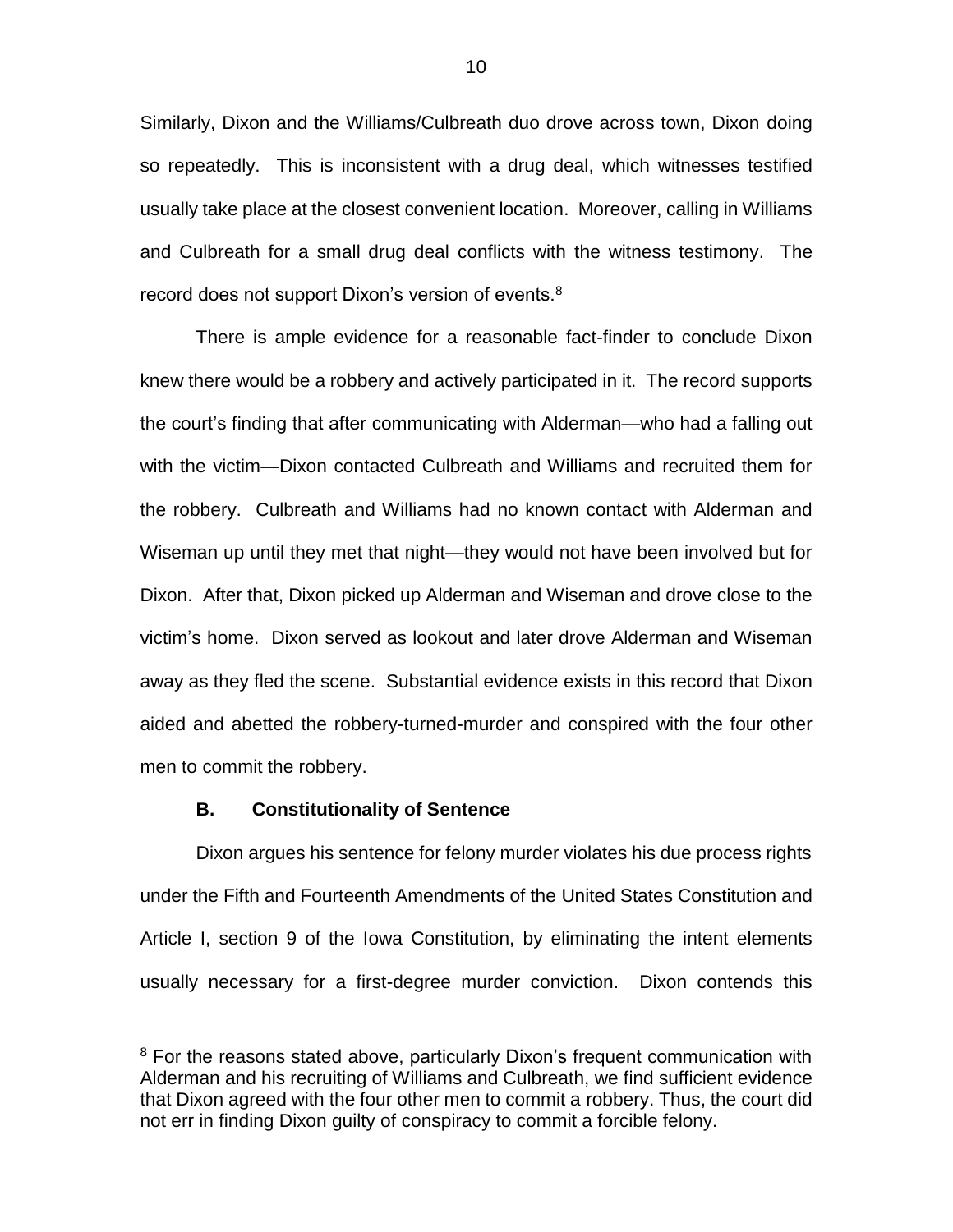amounts to establishing a mandatory presumption undermining the role of the factfinder. He also argues his sentence is cruel and unusual in violation of the Eighth Amendment of the United States Constitution and article 1, section 17 of the Iowa Constitution. We review allegations of an unconstitutional sentence de novo. *State v. Harrison*, 914 N.W.2d 178, 187 (Iowa 2018).

Dixon concedes the issues of due process were not raised at trial. As such, Dixon failed to preserve the issue, and we do not address it. *See Meier v. Senecaut*, 641 N.W.2d 532, 537 (Iowa 2002). He seeks to circumvent our error preservation rules by arguing that the failure to raise the issue amounted to ineffective assistance of counsel, and asks us to adopt a plain-error rule. We cannot decide Dixon's ineffective-assistance-of-counsel claim on direct appeal. See Iowa Code § 814.7.<sup>9</sup> In addition, our supreme court has repeatedly rejected plain-error review. *State v. Treptow*, 960 N.W.2d 98, 109 (Iowa 2021). "We are not at liberty to overturn Iowa Supreme Court precedent." *State v. Grady*, No. 19- 0865, 2020 WL 1049833, at \*4 (Iowa Ct. App. Mar. 4, 2020). Therefore, we cannot consider the merits of Dixon's due process claim.

We can, however, consider Dixon's claim that the length of his sentence is cruel and unusual despite his failure to preserve the issue at trial. *State v. Bruegger*, 773 N.W.2d 862, 872 (Iowa 2009) ("Where, as here, the claim is that

<sup>&</sup>lt;sup>9</sup> Dixon requests a plain-error rule because Iowa Code section 814.7 prohibits ineffective-assistance claims on direct appeal for sentences imposed after July 1, 2019. *State v. Damme*, 944 N.W.2d 98, 103 n.1 (Iowa 2020). Dixon was sentenced November 27, 2019, so section 814.7 prohibits consideration of his ineffective-assistance-of-counsel claim on direct appeal.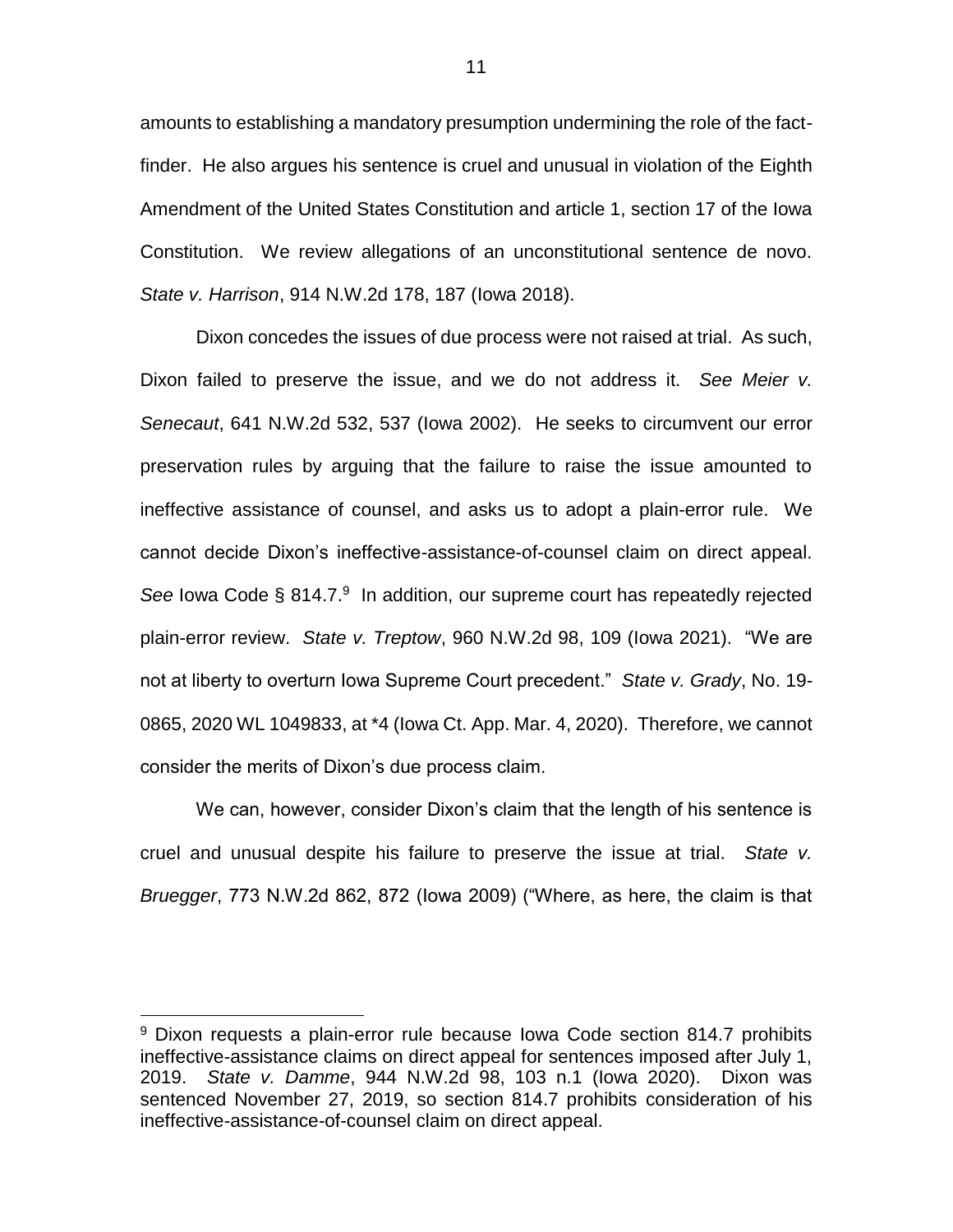the sentence itself is inherently illegal, whether based on constitution or statute,

we believe the claim may be brought at any time.").

Dixon claims his sentence is cruel and unusual as-applied because it is disproportionate to his involvement in the crime. A sentence is unconstitutional as-applied when it is "grossly disproportionate to [the defendant's] ultimate culpability." *Harrison*, 914 N.W.2d at 202. We use a three-prong test to decide whether the sentence is grossly disproportionate under both the Iowa and United States constitutions:

First, we examine "whether the sentence being reviewed is 'grossly disproportionate' to the underlying crime," which "involves a balancing of the gravity of the crime against the severity of the sentence." This is the threshold question, and we do not inquire any further if the challenged sentence does not appear grossly disproportionate based on this balancing. If the threshold is met, we then engage in the second step of our analysis in which we partake in an intrajurisdictional analysis, comparing the challenged sentence to sentences of other crimes in our jurisdiction. Finally, we perform an interjurisdictional review, surveying the sentences for similar crimes in other jurisdictions.

*Harrison*, 914 N.W.2d at 203 (citations omitted).

When considering the first prong, "we owe substantial deference to the penalties the legislature has established" because "criminal punishment can have different goals, and choosing among them is within a legislature's discretion." *State v. Oliver*, 812 N.W.2d 636, 650 (Iowa 2012). Generally, a repeat offender is more culpable than a first-time offender, thus deserving a longer sentence. *Id.*  Additionally, "we analyze the facts of each case . . . because they 'can converge to generate a high risk of potential gross disproportionality." *Harrison*, 914 N.W.2d at 203 (citation omitted). Finally, "it is rare that a sentence will be so grossly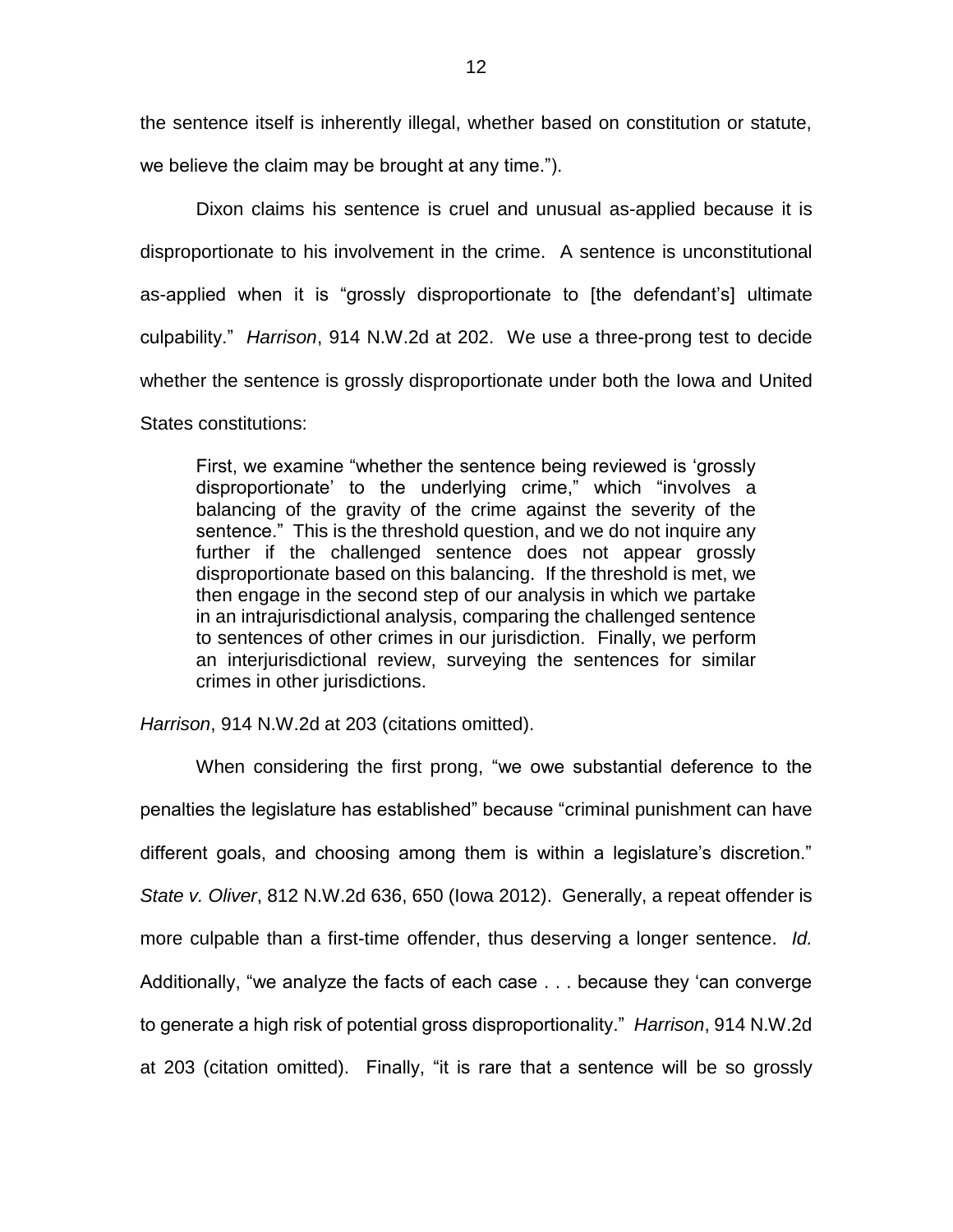disproportionate to the crime as to satisfy the threshold inquiry and warrant further review." *Oliver*, 912 N.W.2d at 650.

Our supreme court has recently considered sentences for aiding and abetting felony murder with robbery as the underlying offense in light of a claim of cruel and unusual punishment. In *Harrison*, the court noted that felony murder "does not encompass 'acts of lesser culpability' since every felony murder requires a defendant's participation in a forcible felony that directly leads to the killing of the victim." 914 N.W.2d at 204. Similarly, "the legislature's decision to designate felony murder committed by either the principal or aider and abettor as first-degree murder reflects the seriousness of this offense." *Id.* Moreover, the actions of an aider and abettor "are exactly the type of actions the felony-murder rule is meant to encompass." *Id.* at 203-04.

Dixon brought two parties into contact to commit the robbery. He also drove some of those involved to and from the crime scene. He aided and abetted the robbery-turned-murder. *See Oliver*, 812 N.W.2d at 651 ("This is the type of [conduct] [the statute] was designed to prevent, not conduct that was inadvertently caught by a broadly worded statute."); *State v. Tribble*, 790 N.W.2d 121, 127 (Iowa 2010) ("The doctrine seeks to deter people from committing those felonies that present a heightened risk of death to others."); *Harrison*, 914 N.W.2d at 196 ("[A]rmed robbery [ ] requires the use of force and is 'so inherently dangerous' that participating in it as the principal or aider and abettor . . . carries with it an undeniable prospect of grave harm to the life of others."). Moreover, this is not a case of separate factors converging to greatly enhance the sentence. *Compare Harrison*, 914 N.W.2d at 204, *with Bruegger*, 773 N.W.2d at 884. While co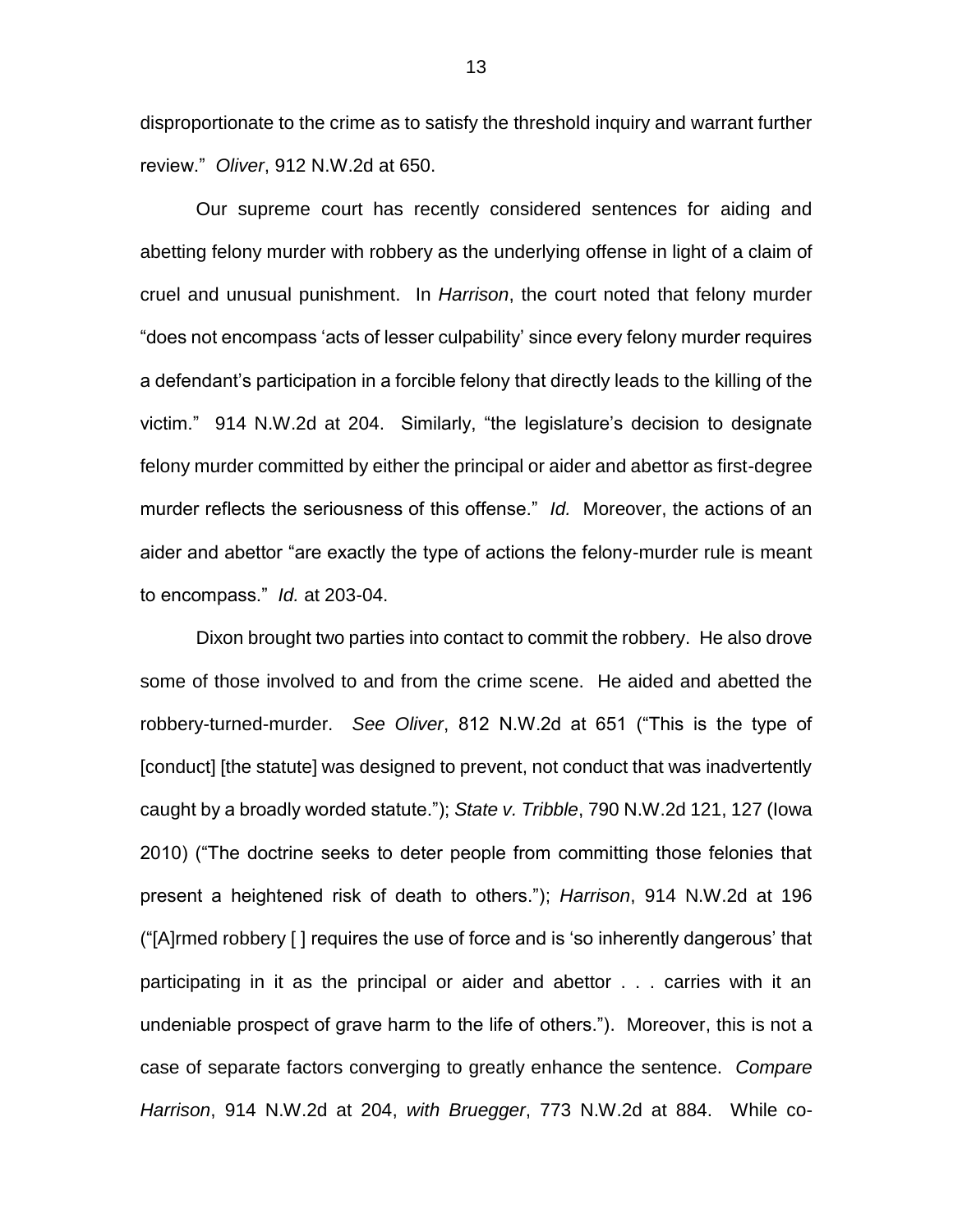conspirators who were arguably more culpable were sentenced to less time than Dixon, they also pled guilty to lesser charges in return for their testimony. We will not render one sentence unconstitutional just because others involved in the crime decided to plead while the defendant did not. Dixon's sentences are not cruel and unusual.

# **C. Merger**

Dixon argues his robbery conviction should have merged into his felony murder conviction as a lesser-included offense. "Review of an illegal sentence for lack of merger is for correction of errors at law." *State v. West*, 924 N.W.2d 502, 504 (Iowa 2019).

Iowa Code section 701.9 provides offenses should merge when one offense "is necessarily included in another public offense of which the person is convicted." When determining whether one offense is "necessarily included" in another, we use the so-called "impossibility test." *State v. Hickman*, 623 N.W.2d 847, 850 (Iowa 2001). "If the greater offense cannot be committed without also committing the lesser offense, the lesser is included in the greater." *Id.* Thus, if the elements of the greater offense include all the elements of the lesser offense, the lesser is merged into the greater offense.

Dixon recognizes that Iowa law "has long held . . . that 'the felony underlying a felony murder charge is not a lesser-included offense of felony murder.'" *State v. Ruesga*, 619 N.W.2d 377, 382 (Iowa 2000) (quoting *State v. Walters*, 426 N.W.2d 136, 141 (Iowa 1988)). In order to sustain a conviction for felony murder, "the State is not required to prove the defendant's *commission* of the underlying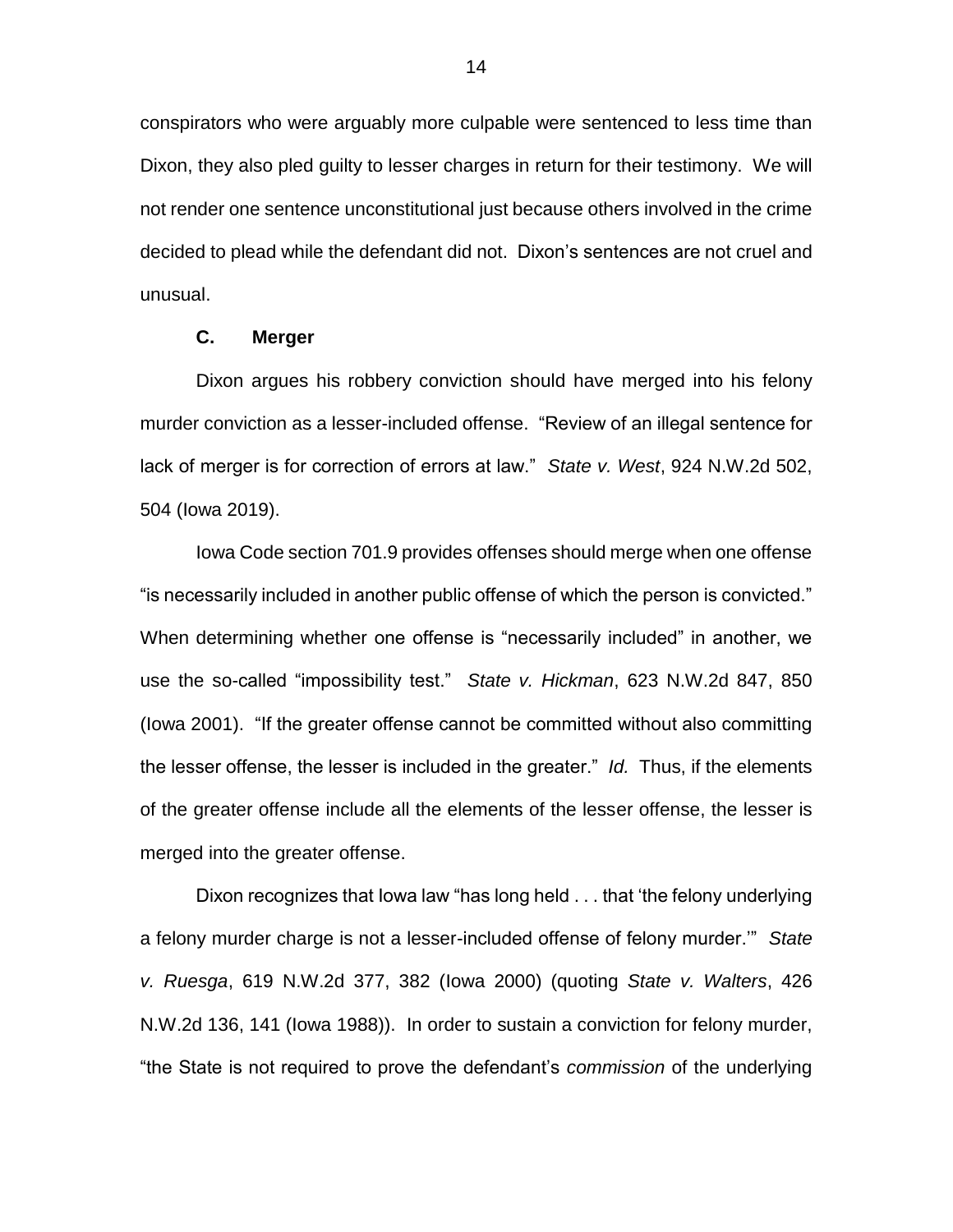felony but only his *participation* in it." *Id.* Thus, felony murder has elements distinct from the underlying felony, so it does not merge.

While agreeing with this legal framework, Dixon contends the district court found he had commissioned the underlying felony.<sup>10</sup> Thus, according to Dixon, the distinction between participation and commission does not apply, and the convictions should merge. However, the impossibility test is about the elements of the crime, not the court's findings. *See Hickman*, 623 N.W.2d at 850 ("[W]e look to the elements of each [offense]."). Therefore, the district court's findings have no bearing on merger analysis—we look only to whether the elements of the greater offense necessarily include the elements of the lesser offense.

Our supreme court has recently addressed the issue of merger in relation to robbery as the underlying offense for felony murder. In *Harrison*, the court found that "robbery is a distinct crime that necessitates the showing of a different intent from the killing," namely, the "intent to commit a theft." 914 N.W.2d at 208. Thus, unlike offenses that can be merged, such as assault, "felony robbery is not merely a less serious version of murder from which every felonious robbery ending in death could automatically be elevated to first-degree murder in the same way felonious assault could 'bootstrap the killing into first-degree murder.'" *Id.* (quoting *State v. Heemstra*, 721 N.W.2d 549, 557 (Iowa 2006)). Therefore, felony murder has elements distinct from robbery, particularly the requirements of intent. Consequently, the offenses do not merge, and the court did not err in ordering the sentences to run consecutively.

<sup>10</sup> The court did state, "Dixon and the other individuals *committed* the forcible felony of [r]obbery." (emphasis added).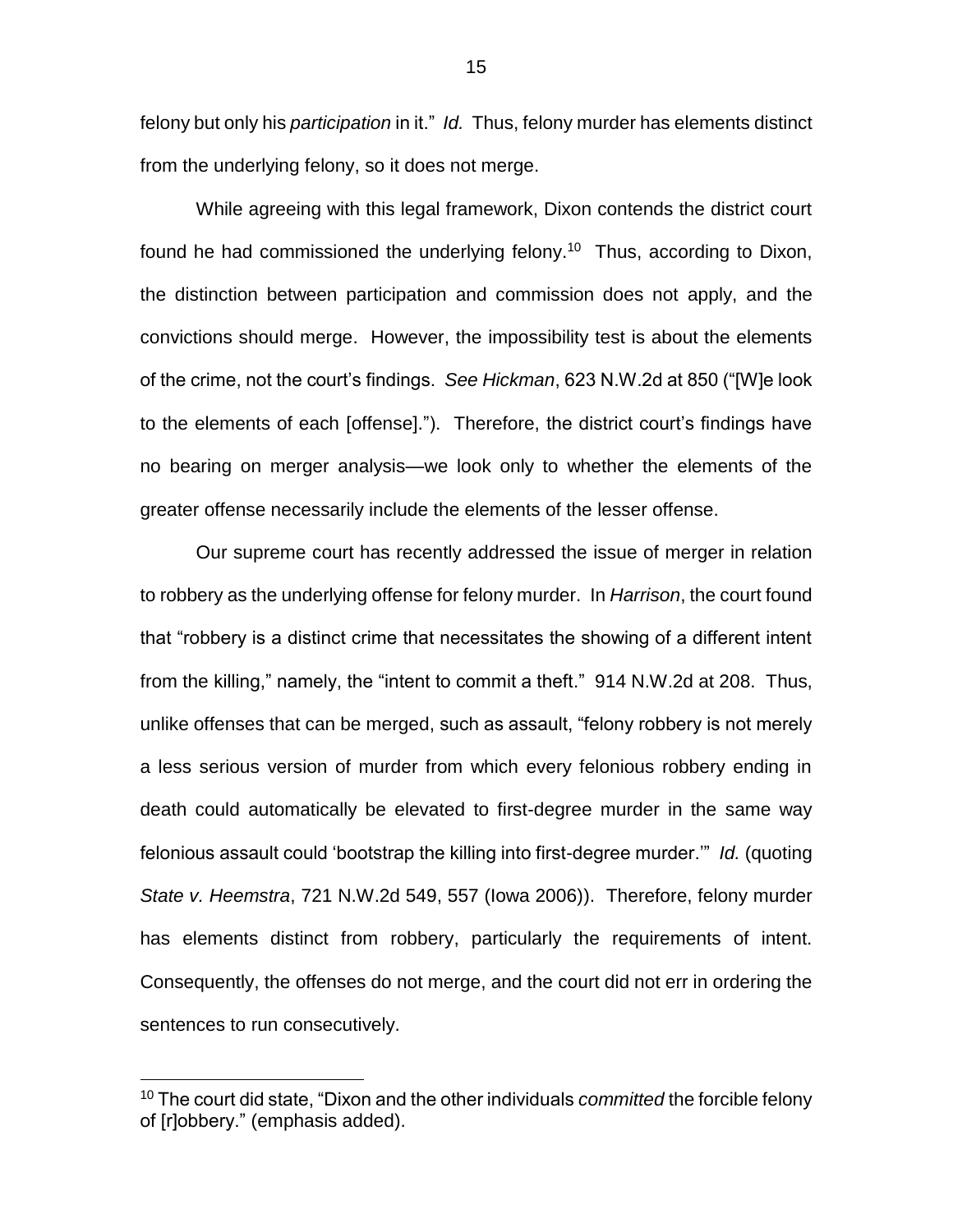## **D. Mandatory Minimum**

Finally, Dixon contends the court abused its discretion by imposing a seventy percent mandatory minimum on his robbery conviction. We review a district court's sentence within its statutory limits for abuse of discretion. *State v. Guise*, 921 N.W.2d 26, 30 (Iowa 2018).

Dixon argues the district court was unaware it could impose a mandatory minimum of fifty percent under Iowa Code section 902.12(3). Additionally, he suggests the court failed to consider the factors set out in Iowa Code section 901.11(3), including "the person's criminal record, a validated risk assessment, and the negative impact the offense has had on the victim or other persons." Dixon takes particular issue with the district court's statement that "the Court has no discretion in [sentencing]. The only discretion the Court has is whether the sentences should run consecutive or concurrent to one another."

The district court demonstrated its understanding of its discretion to impose a lower mandatory minimum than seventy percent. First, both parties suggested at the sentencing hearing that seventy was the maximum allowed. For instance, the state argued for "the full 70 percent mandatory minimum" and "the 70 percent mandatory minimum is appropriate in this case based on [several factors]." Similarly, Dixon's attorneys asked the court to "consider the lower mandatory minimum" on the robbery conviction. Additionally, the court stated, "*it is appropriate* that the mandatory minimum of 70 percent be imposed." (Emphasis added). Therefore, the court understood it could impose something other than seventy percent for the mandatory minimum, but found that the circumstances of the case warranted imposition of the mandatory minimum.